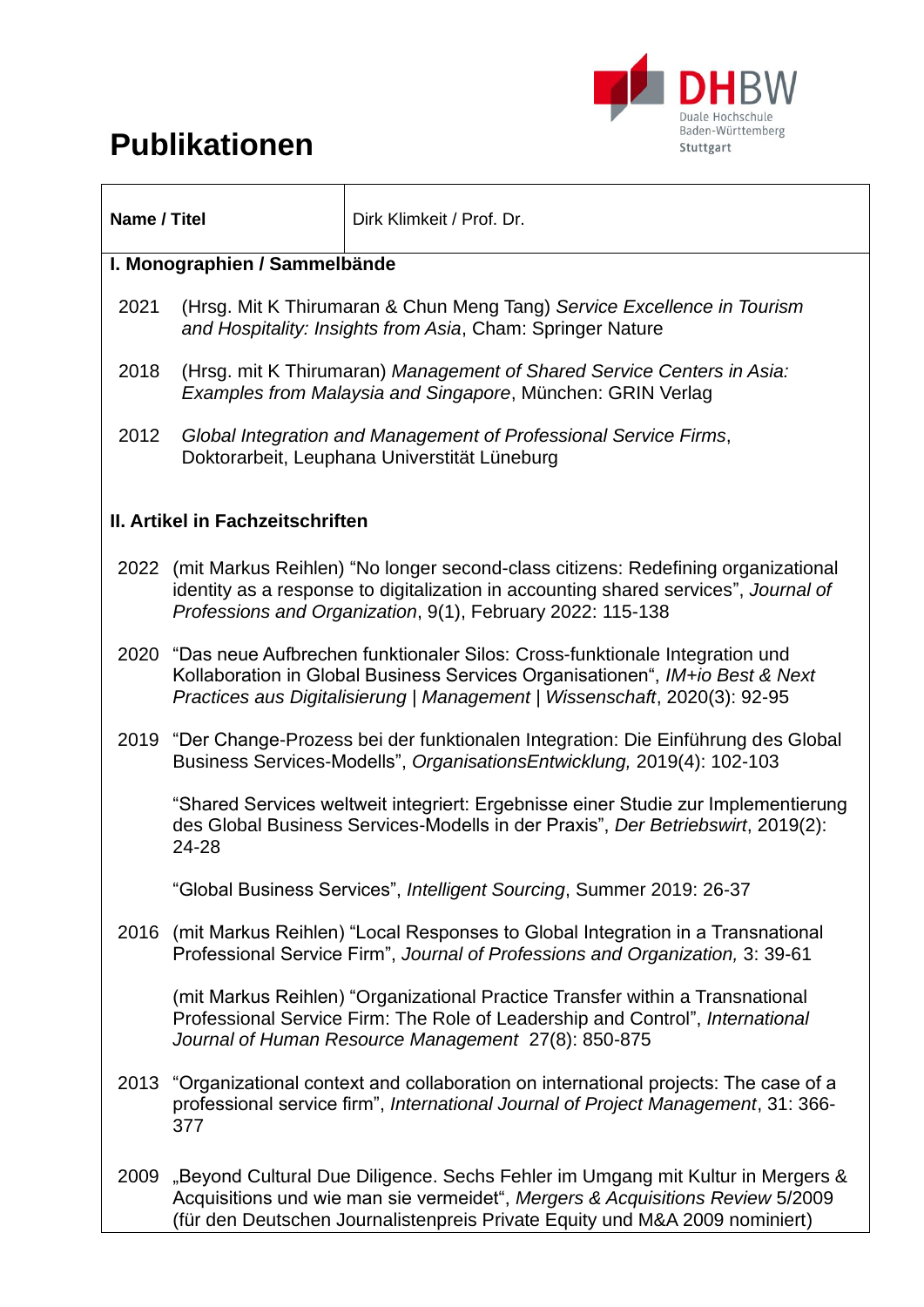

## **Publikationen**

2004 "Wo fließt denn das Wissen? Beiträge der Ethnologie zum Wissensmanagement", *Wissensmanagement. Das Magazin für Führungskräfte*, 4 (2004)

#### **IV. Beiträge in Sammelbänden**

2021 "Introduction: Service Excellence in Asian Tourism and Hospitality" (mit K Thirumaran & Chun Meng Tang), in: K Thirumaran, Dirk Klimkeit & Chun Meng Tang (Hrsg.) *Service Excellence in Tourism and Hospitality: Insights from Asia*, Cham: Springer Nature

> "Conclusion: The Future of Service Excellence in Asia" (mit K Thirumaran & Chun Meng Tang), in: K Thirumaran, Dirk Klimkeit & Chun Meng Tang (Hrsg.) *Service Excellence in Tourism and Hospitality: Insights from Asia*, Cham: Springer Nature

> "Measuring Customer Delight in Tourism and Hospitality Operations: Findings from Singapore and Malaysia" (mit Gabriela Maier Tolic & Alexander Dingeldey), in: K Thirumaran, Dirk Klimkeit & Chun Meng Tang (Hrsg.) *Service Excellence in Tourism and Hospitality: Insights from Asia*, Cham: Springer Nature

2018 "Introduction" (mit K Thirumaran), in: Dirk Klimkeit & K Thirumaran *Management of Shared Service Centers in Asia: Examples from Malaysia and Singapore*, München: GRIN Verlag

"Conclusion" (mit K Thirumaran), in: Dirk Klimkeit & K Thirumaran *Management of Shared Service Centers in Asia: Examples from Malaysia and Singapore*, München: GRIN Verlag

#### **V. Beiträge in Konferenzbänden**

- 2009 "Wissensmanagement in turbulenten Zeiten Rückbesinnung auf die strategische Ausrichtung" in: Bentele at al *11. Kongress zum IT-gestützten Wissensmanagement*. Berlin
- 2008 "Herausforderung Mitarbeiterfluktuation und Wissenstransfer jung-alt in einer Professional Service Firm" in: Bentele et al. *10. Kongress zum Einsatz von Wissensmanagement in Wirtschaft und Verwaltung*, Berlin
- 2005 "Networks, Forms of Exchange and Motivations Insights from Social Anthropology for the Issue of Knowledge Sharing" in: Althoff et al. *Professional Knowledge Management,Third Biennial Conference WM 2005*, Berlin

#### **VI. Discussion Papers / Internetpublikationen**

2019 "How Companies are Implementing the Global Business Services (GBS) Target Operating Model: Good Practices Identified in an Exploratory Study in Asia and Europe", in: EY (2019) How can Global Business Services drive